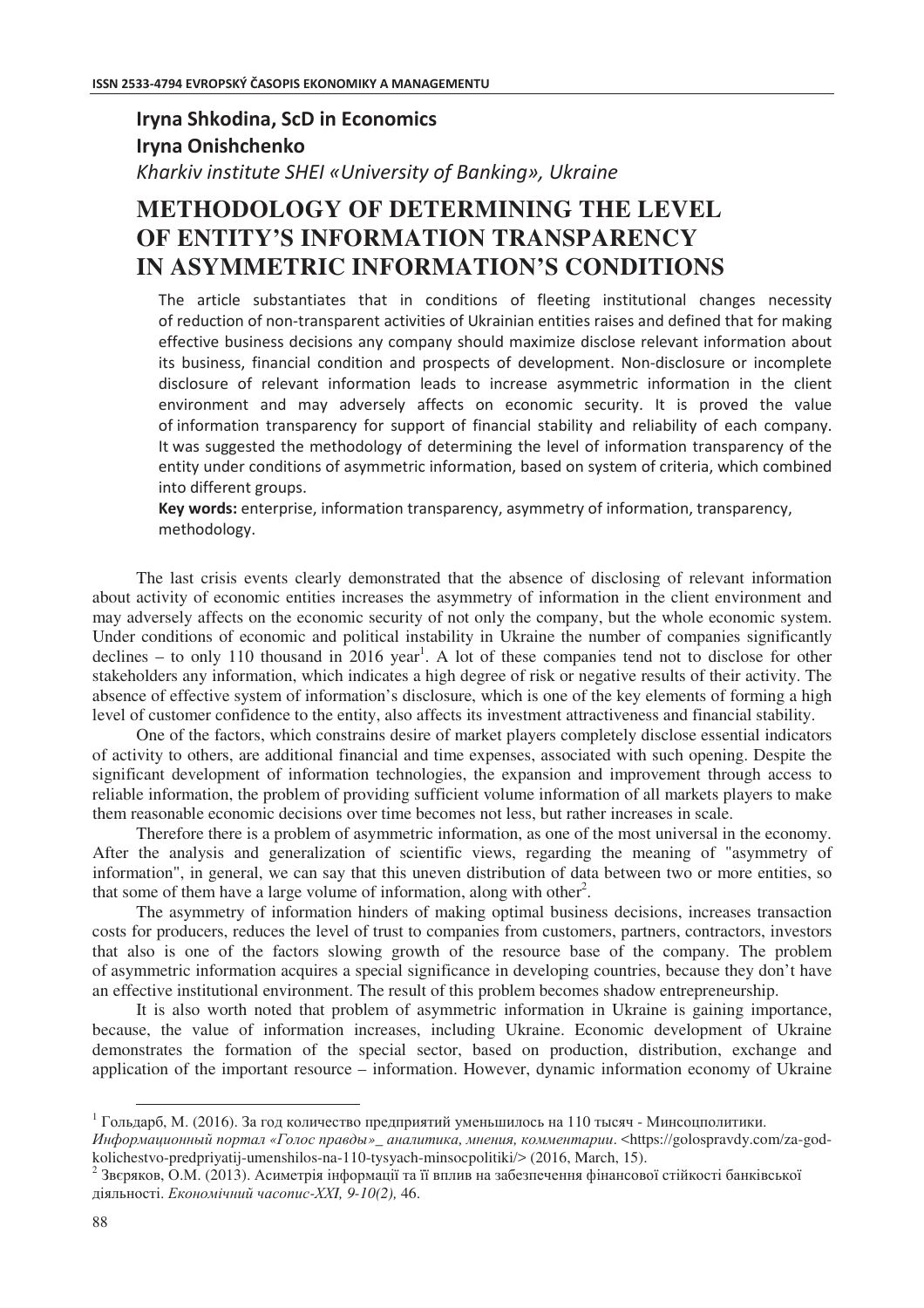significantly limited to the following factors: underdeveloped of democratic institutions, lack of legislation, deficient sectoral structure of the economy of Ukraine, degradation of education and science in Ukraine, presence of administrative barriers, low financial position of the overwhelming majority of Ukrainian population. In Ukraine's economic development strategy for 2010-2020 years, sector of information and communication technologies, unfortunately, is not defined as a priority<sup>1</sup>. Despite the existing problems, the development of Ukrainian information economy is still happening. It is promoted by impact of globalization, open information sphere, using the experience of other countries, integration of our country into the global information space<sup>2</sup>. In this way, the level of information asymmetry in the economic environment of Ukraine increased due to the development of the information economy.

Effective means of reducing the level of information asymmetry in the Ukrainian economic environment should become the state policy, directed on increasing the level of entity's information transparency.

Information transparency – is a comprehensive (integral) indicator of openness of economy's subject, which reflects adequacy of users requirements, level of completeness of disclosure and availability of the reports information about its current situation and prospects of its activity<sup>3</sup>.

Information transparency should ensure the widespread availability of relevant, reliable information about the periodic performance, financial position, investment opportunities, governance, value, and risk of publicly traded firms<sup>4</sup>.

The high level of informational transparency provided by entity is its competitive advantage. Under a high level of information transparency the ability to detect the most effective investment projects and the ability of market participants to make informed economic decisions in stressful situations increases. Prevention of misuse by the management of the enterprise occurs through the realization shareholders rights and their properties. System's effects of market's destabilization are limited, or significantly reduced their negative effects<sup>5</sup>.

In 2016 year, the public anti-corruption organization "Transparency International Ukraine" has investigated the information transparency of company's corporate reporting in Ukraine. During conducted research, official websites and legal documents of 50 Ukrainian private companies and holdings, that were presented in the rating of "Major businesses Ukraine" Forbes magazine in 2015, and 50 Ukrainian public companies from the list of "100 largest Ukrainian public companies for 6 months 2015 ", announced by Ministry of Economic Development and Trade on its website, were considered.

Experts of "Transparency International Ukraine" have developed questionnaires for evaluation. These questionnaires reflect the current situation of the business environment in Ukraine.

Questionnaire consisted of three thematic blocks, namely disclosure of anti-corruption programs, organizational transparency, disclosure of activities and operations in other countries. Questionnaire consisted of 27 questions. When companies were evaluated for the issues compliance regarding the transparency of their accountability and anti-corruption programs, for each question were put up 1 point; 0.5 points; or 0 points. The questionnaire is presented in the information report "Transparency of corporate reports, evaluation of major public and private companies of Ukraine 2016<sup>6</sup>.

During the monitoring of the official websites of companies, experts of "Transparency International Ukraine" were interested information that is presented in Figure 1.

 $\overline{a}$ 

<sup>&</sup>lt;sup>1</sup> Андрощук, Г.О., Жиляєв, І.Б., Чижевський, Б.Г., Шевченко, М.М. (2009). *Стратегія інноваційного розвитку* України на 2010-2020 роки в умовах глобалізаційних викликів. Київ: Парламентське видавництво.

 $^2$  Дубиківський, С.Л. (2013). Теорія інформаційної економіки та розвиток інформаційної економіки в Україні. *Bчені записки Університету* «КРОК», 34, 42.

 $^3$  Игумнов, В.М. (2011). Основные направления исследования транспарентности. *Международный*  $\delta$ ухгалтерский учёт, 41(191), 49.

<sup>&</sup>lt;sup>4</sup> Bushman, R.M., Smith, Abbie J. (April 2003). Transparency, Financial Accounting Information, and Corporate Governance. FRBNY *Economic Policy Review, 76*.

 $^5$  Герасименко, Р.А., Герасименко, В.В., Самофалова, В.О. (2016). Методика визначення рівня

транспарентності в оцінюванні фінансової стійкості банку за умов асиметрії інформації. *Фінанси, облік, банки, 1(21),* 71.

 $^6$ Войціцький, Ю., Якимчук, Д. (2016). Прозорість корпоративної звітності: оцінка найбільших приватних та державних компаній України. Сайт антикорупційної громадської організації «Transparency International *8(».* <http://ti-ukraine.org/research/prozorist-korporatyvnoi-zvitnosti/> (2016).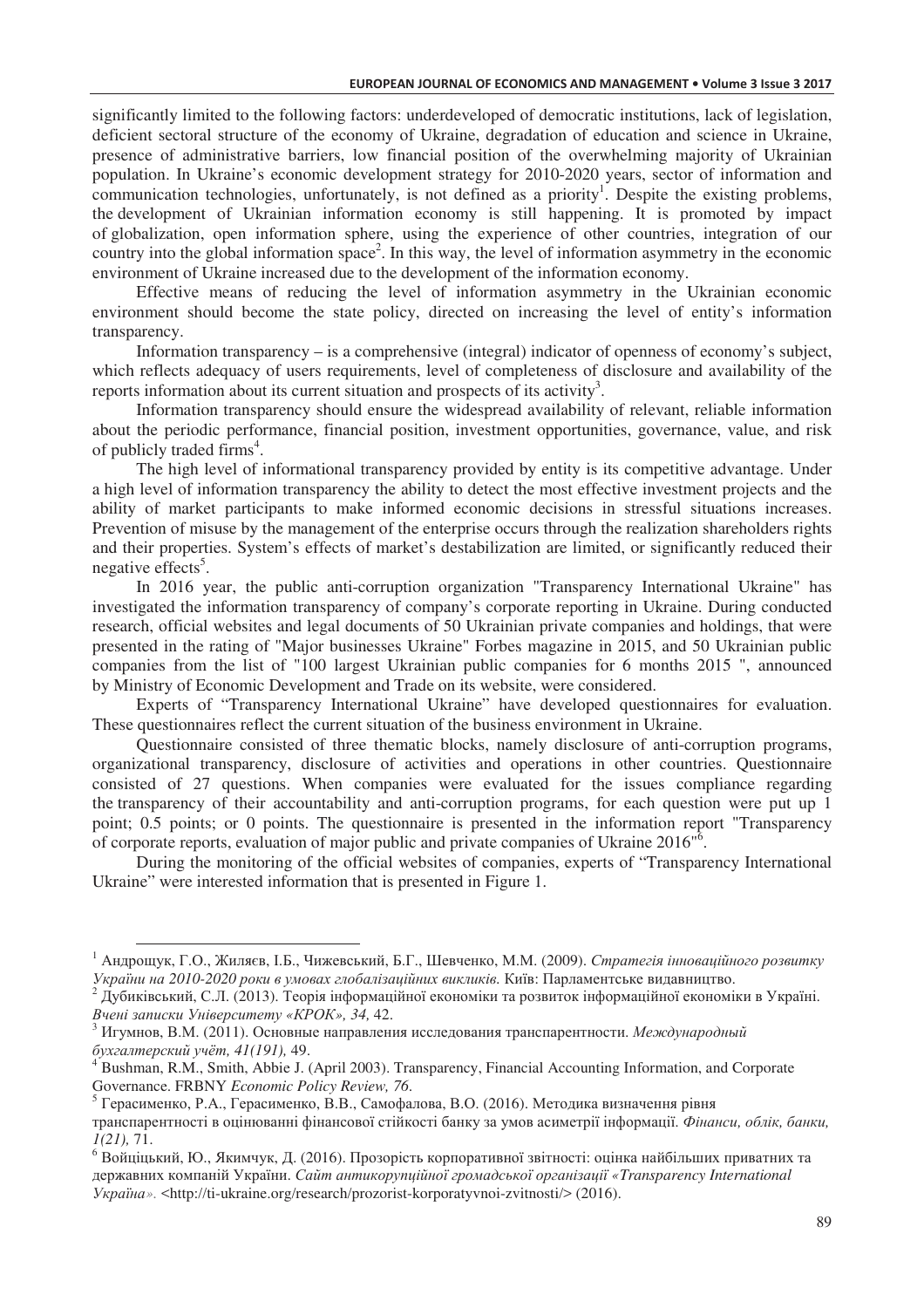#### ISSN 2533-4794 EVROPSKÝ ČASOPIS EKONOMIKY A MANAGEMENTU



### **Fig. 1. Information components of websites of companies that participated in the monitoring "Transparency International Ukraine" (Is based on the source >8)**

However, in our opinion, the information that was used by experts of "Transparency International Ukraine" is very limited and insufficient for determining real situation in the company. Besides such information blocks as: disclosure anti-corruption programs, organizational transparency, disclosure of the activities and operations in other countries, there are many others information blocks that also require attention and monitoring.

In view of the previously discussed methodology of information transparency's research, for determining the level of information transparency activities of the entity, we suggest using groups of criteria, whose composition is presented in Table. 1. Submitted system of criteria can be used in analyzing the information, provided on the official website of the entity.

According table 1, each criteria was granted a certain share, depending on its significance. Sum of all criteria are set to 100%, i.e. in order to determine the level of information transparency, it is necessary to identify the amount of criteria, which are reflected at the official website of the entity. The effectiveness of disclosure this information is provided with presence of measures for increasing the availability of information for all interested market participants and simplicity of its interpretation.

Value of transparent information defined Figure 2 according formed groups of criteria for users of this information. Taking into account received points, we have to determine the level of information transparency of the entity:

100- 80 points – the high level, characterized by full disclosure of all relevant and essential information, regarding key aspects (areas) of current company's activity and its prospects.

79- 60 points – medium- sufficient level characterized by partial, incomplete or late disclosure of essential information concerning current activity and the main results of the company.

59 – 40 points – low level, characterized by insufficient low-disclosure of relevant information, improper coverage of the main key aspects (areas) of the company.

39 – 0 points – unacceptable low level, characterized by absence or compressed disclosure of relevant information (or insignificant information disclosure), lack of information about the investment, marketing, international, financial activities and perspectives of the company.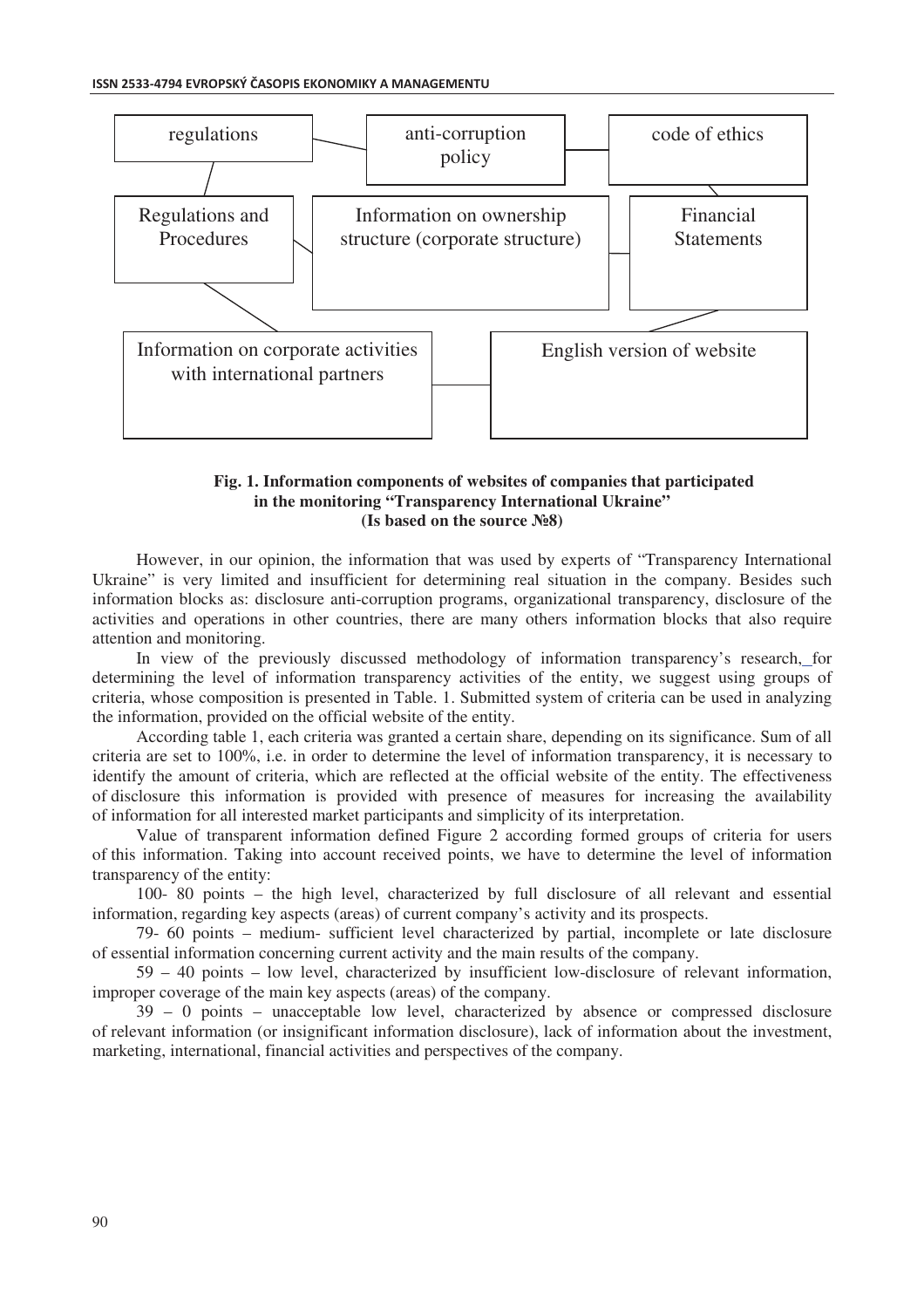Table 1

| $\mathbf{N_2}$ | Group of criteria                                                | Structure of criteria                                                                                             | The weight     | The weight      |
|----------------|------------------------------------------------------------------|-------------------------------------------------------------------------------------------------------------------|----------------|-----------------|
|                |                                                                  |                                                                                                                   | of criteria    | of criteria in% |
| 1.             | General<br>information                                           | History of creating the company                                                                                   | 0,005          | 0,50%           |
|                |                                                                  | Organizational structure and information about the<br>owners of the company                                       | 0,030          | 3,00%           |
|                |                                                                  | Objectives and strategy of the company                                                                            | 0,030          | 3,00%           |
|                |                                                                  | Reviews of company's activities                                                                                   | 0,025          | 2,50%           |
|                |                                                                  | Contacts and address of the company                                                                               | 0,030          | 3,00%           |
| 2.             | Legal documents<br>regulating the<br>activities of the<br>entity | Statute of the company                                                                                            | 0,050          | 5,00%           |
|                |                                                                  | Licenses and certificates for supporting business of the<br>entity                                                | 0,060          | 6,00%           |
|                |                                                                  | Collective agreement                                                                                              | 0,010          | 1,00%           |
|                |                                                                  | Laws, regulations, orders under which entity conducts its                                                         |                |                 |
|                |                                                                  | activities                                                                                                        | 0,015          | 1,50%           |
| 3.             | Investment<br>activity                                           | General information about the current investment projects<br>of the company                                       | 0,030          | 3,00%           |
|                |                                                                  | Strategic directions of investment policy of the company                                                          | 0,020          | 2,00%           |
|                |                                                                  | Information about the results of entity's investment activities                                                   | 0,020          | 2,00%           |
|                |                                                                  | Characteristics of products and services, which company                                                           |                |                 |
| 4.             | Marketing policy                                                 | provides                                                                                                          | 0,060          | $6,00\%$        |
|                |                                                                  | Quality assurance of products and services, which company<br>provides (Certificates, diplomas, patents, licenses) | 0,040          | 4,00%           |
|                |                                                                  | Social policy of the company                                                                                      | 0,030          | 3,00%           |
|                |                                                                  | Innovative characteristics of products and services, which                                                        | 0,030          | 3,00%           |
|                |                                                                  | company provides                                                                                                  |                |                 |
|                |                                                                  | Pricing policy of the company                                                                                     | 0,025          | 2,50%           |
| 5.             | General<br>information about<br>staffing (staff)                 | Quantitative structure of the company's staff                                                                     | 0,010          | 1,00%           |
|                |                                                                  | Recent vacancies of the company                                                                                   | 0,015          | 1,50%           |
|                |                                                                  | Terms & Conditions of competitive selection for filling                                                           | 0,015          | 1,50%           |
|                |                                                                  | vacant posts in the company                                                                                       |                |                 |
|                |                                                                  | Staff list of the company                                                                                         | 0,020          | 2,00%           |
|                |                                                                  | Activity of trade union organization                                                                              | 0,005          | 0,50%           |
| 6.             | Information on the<br>environmental and<br>safety activities     | Standards, regulations governing safety of the company's<br>activity                                              | 0,010          | 1,00%           |
|                |                                                                  | Documents proving the environmental friendliness of the<br>company's activity                                     | 0,010          | 1,00%           |
| 7.             | Cooperation with                                                 | Domestic partners of the company and joint projects                                                               | 0,025          | 2,50%           |
|                | other entities                                                   | Foreign partners of the company and joint projects                                                                | 0,025          | 2,50%           |
| 8.             | Financial<br>statements                                          | <b>Balance</b>                                                                                                    | 0,060          | 6,00%           |
|                |                                                                  | Profit and Loss Statement                                                                                         | 0,060          | $6,00\%$        |
|                |                                                                  | Statement of Changes in Equity                                                                                    | 0,050          | 5,00%           |
|                |                                                                  | Cash flow statement                                                                                               | 0,050          | 5,00%           |
|                |                                                                  | Reports about the results of external inspections (audit,                                                         |                |                 |
| 9.             | Inspections results                                              | revisions) of the company                                                                                         | 0,040          | 4,00%           |
| 10.            | Risk management                                                  | Information about possible risks and their consequences                                                           | 0,015          | 1,50%           |
|                |                                                                  | from conducting activities by the company                                                                         |                | 2,00%           |
| 11.<br>12.     | Place at rankings<br>Overall performance                         | Domestic and international rankings<br>Statement of the overall results of the company's activity                 | 0,020<br>0,030 | 3,00%           |
|                | Cooperation with                                                 |                                                                                                                   |                |                 |
| 13.            | media                                                            | Press, television, radio, social networks                                                                         | 0,020          | 2,00%           |
| 14.            | Tax documents                                                    | Availability of reports about the results of entity's taxation                                                    | 0,010          | 1,00%           |
|                | <b>TOTAL</b>                                                     |                                                                                                                   | 1,000          | 100,00%         |

### **The system of criteria, proposed by the authors, for calculation the level of information transparency of entities<sup>1</sup>**

<sup>&</sup>lt;sup>1</sup> Prepared by authors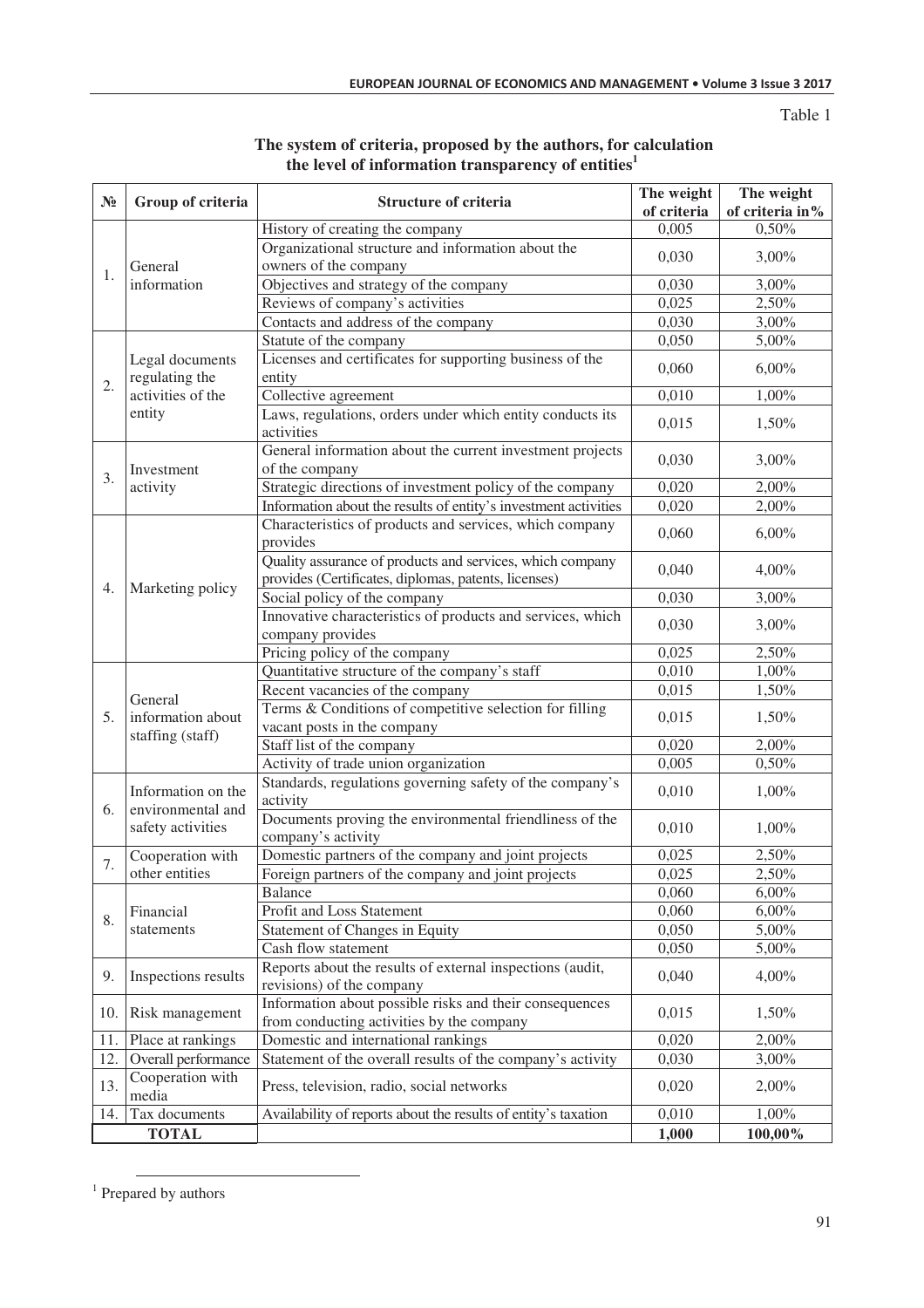

**Fig. 2. Value of transparent information about the entity for its users<sup>1</sup>**

 $\overline{a}$ 

<sup>&</sup>lt;sup>1</sup>Prepared by authors